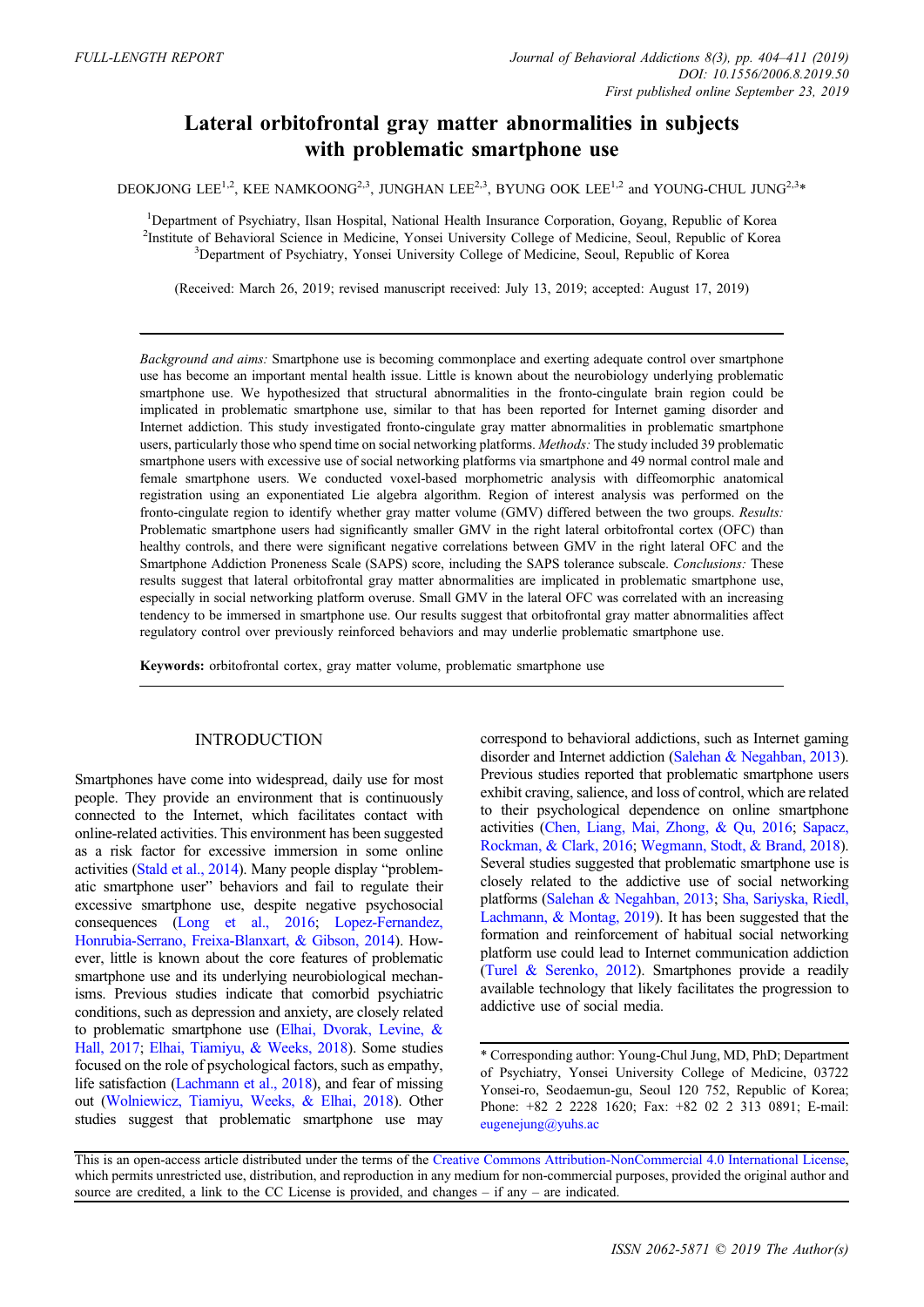The neurobiology of problematic smartphone use has not been completely mapped, although recent studies have identified various structural and functional brain abnormalities in Internet gaming disorder and Internet addiction. These abnormalities include gray matter volume (GMV) deficiencies in the anterior cingulate and the orbitofrontal and dorsolateral prefrontal cortex ([Lee, Namkoong, Lee, &](#page-6-0) [Jung, 2018;](#page-6-0) [Yao et al., 2017](#page-7-0)). These fronto-cingulate areas are associated with exerting executive control ([Yuan & Raz,](#page-7-0) [2014](#page-7-0)), which is the ability to use higher-order cognitive functions appropriately to perform goal-directed behaviors [\(Miller & Wallis, 2009](#page-6-0)). Exerting appropriate executive control is believed to be important in balancing goaldirected actions and habitual behaviors [\(Jahanshahi, Obeso,](#page-6-0) [Rothwell, & Obeso, 2015](#page-6-0)). Habitual behaviors require less executive control than goal-directed actions ([Dalley,](#page-6-0) [Cardinal, & Robbins, 2004;](#page-6-0) [Müller et al., 2007](#page-6-0)). Addiction involves a process in which goal-directed actions are progressively shifted into habitual behaviors [\(Everitt,](#page-6-0) [Dickinson, & Robbins, 2001\)](#page-6-0). Previously presented disease models of Internet gaming disorder and Internet addiction have emphasized the role of executive control dysfunction [\(Brand, Young, Laier, Wöl](#page-5-0)fling, & Potenza, 2016; [Dong &](#page-6-0) [Potenza, 2014](#page-6-0)). Some studies suggest that fronto-cingulate GMV deficiencies are involved in problematic smartphone use. A study of subjects who had self-reported addiction symptoms to smartphone use showed that they had smaller GMVs in the frontal regions and left anterior cingulate cortex than healthy control users ([Wang et al., 2016\)](#page-7-0). Smartphone users who had higher tendencies toward addiction to Internet communication applications also had smaller GMVs in the subgenual anterior cingulate cortex [\(Montag et al., 2018](#page-6-0)). Therefore, we hypothesized that low GMVs in executive control-related brain regions, including the fronto-cingulate area, could be associated with the pathophysiology of problematic smartphone use. This hypothesis is consistent with neurophysiological evidence suggesting that dysfunctional executive control, such as attention and inhibitory control, is related to problematic smartphone use ([Chen et al., 2016;](#page-5-0) [Hadar et al., 2017\)](#page-6-0).

This study aimed to identify the neurobiological basis of problematic smartphone use. Because problematic smartphone use is closely associated with social networking addiction, this study focused on problematic smartphone users with excessive social networking platform use via smartphone. We examined the gray matter properties in the fronto-cingulate area in problematic smartphone users and healthy controls by performing voxel-based morphometry (VBM) analysis to compare GMVs between the two groups. Then, correlation analyses were performed to analyze whether GMVs of problematic smartphone users were related to their clinical features.

## MATERIALS AND METHODS

#### Participants

Participants were recruited via online advertisements, flyers, and word of mouth. Initially, 94 subjects (65 males and 29 females) were recruited. Participants were screened for excessive smartphone use with the Korean Smartphone Addiction Proneness Scale (SAPS; [Kim et al., 2012;](#page-6-0) [Kim,](#page-6-0) [Lee, Lee, Nam, & Chung, 2014](#page-6-0)). Subjects were classified as excessive smartphone users if their total SAPS score exceeded 40, or if their subscale score exceeded 14 for disturbance of adaptive function. Otherwise, subjects were classified as healthy controls. This study was aimed at those who use smartphones for Internet communication and social networks, so participants who use smartphones primarily for other purposes such as gaming were excluded. All subjects underwent the Structured Clinical Interview from the Diagnostic and Statistical Manual of Mental Disorders, Fourth Edition ([First, Spitzer, Gibbon, & Williams, 1995\)](#page-6-0) to assess major psychiatric illness, and the Korean version of the Wechsler Adult Intelligence Scale IV to measure intelligence quotient (IQ; [Wechsler, 2008](#page-7-0)). Exclusion criteria for all subjects were: major psychiatric disorder (other than Internet addiction or problematic smartphone use), mental retardation, neurological or medical illness, and contraindications on the magnetic resonance imaging (MRI) scan. Finally, 88 subjects were included in this study: 29 males with excessive smartphone use, 10 females with excessive smartphone use, 32 healthy males, and 17 healthy females, all right-handed, aged between 16 and 27 years (mean:  $22.6 \pm 2.4$  years). All subjects included in this study did not receive psychiatric treatment, including psychopharmacology.

#### Psychometric measures

The SAPS test was developed by the Korean National Information Society Agency to evaluate problematic smartphone use [\(Kim et al., 2014](#page-6-0)). The SAPS scale consists of a total of 15 items rated by a 4-point Likert scale  $(1 = strongly$ disagree;  $2 =$  disagree;  $3 =$  agree;  $4 =$  strongly agree), so the score can range from 15 to 60. The SAPS scale includes the following four subscales: disturbance of adaptive functions, virtual life orientation, withdrawal, and tolerance. Subjects with the following SAPS scores were classified as high-risk smartphone users: (a) total SAPS score of  $\geq$ 44 or (b) disturbance of adaptive functions, withdrawal, and tolerance subscale scores of  $\geq 15$ ,  $\geq 13$ , and  $\geq 13$ , respectively. Subjects with the following SAPS scores were classified as potentially at-risk smartphone users: (a) total SAPS total score of  $\geq 40$  or  $\leq 43$  or (b) disturbance of adaptive functions subscale score of  $\geq$ 14. Those not belonging to the high-risk or potentially at-risk users were classified as normal smartphone users. The original Cronbach's  $\alpha$  value of the SAPS score was .814, whereas the Cronbach's  $\alpha$  value of the SAPS score in this study was .934. During scale development, each of the SAPS subscales (disturbance of adaptive functions, virtual life orientation, withdrawal, and tolerance) had a Cronbach's  $\alpha$  value of .832, .687, .776, and .780, respectively. In this study, each of the SAPS subscales (disturbance of adaptive functions, virtual life orientation, withdrawal, and tolerance) had a Cronbach's  $\alpha$  value of .874, .473, .855, and .885, respectively. Thus, three SAPS subscales exhibited adequate internal consistency (except for virtual life orientation).

The Internet Addiction Test (IAT; [Young, 1998\)](#page-7-0) was administered to assess Internet addiction status. The Barratt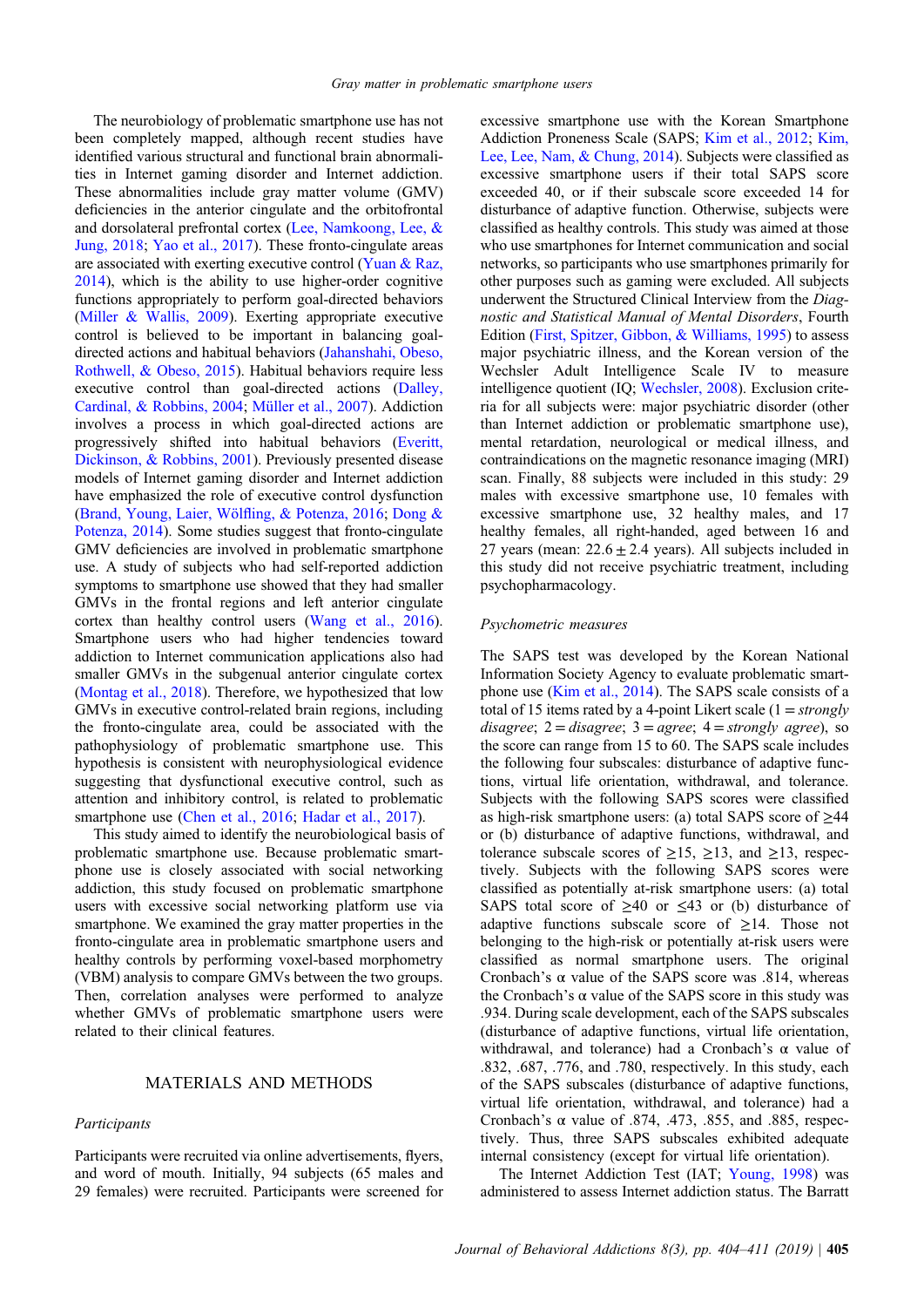Impulsiveness Scale version 11 (BIS-11; [Patton & Stanford,](#page-6-0) [1995](#page-6-0)) was administered to test impulsivity. The Cronbach's α values in this study for IAT and BIS-11 were .94 and .80, respectively. To assess comorbid psychiatric conditions of depression, anxiety, and alcohol use disorder, all subjects took the Beck Depression Inventory (BDI; [Beck, Steer, &](#page-5-0) [Brown, 1996\)](#page-5-0), the Beck Anxiety Inventory (BAI; [Beck,](#page-5-0) [Epstein, Brown, & Steer, 1988](#page-5-0)), and the Alcohol Use Disorder Identification Test (AUDIT; [Saunders, Aasland,](#page-7-0) [Babor, de la Fuente, & Grant, 1993](#page-7-0)), respectively. The Cronbach's  $\alpha$  values in this study for BDI, BAI, and AUDIT were .80, .81, and .75, respectively.

## Structural image acquisition and preprocessing

Brain MRI was conducted using a 3T Siemens Magnetom MRI scanner (Erlangen, Germany) equipped with an eightchannel head coil. A 3D structural MRI data set was obtained for each subject through a T-1 weighted spoiled gradient echo sequence (TE =  $2.19$  ms, TR =  $1,780$  ms, flip angle =  $9^{\circ}$ , field of view = 256 mm, matrix = 256  $\times$  256, transversal slice thickness  $= 1$  mm). Structural brain images were analyzed with MATLAB 8.5 (MathWorks, Natick, MA, USA) and SPM8 (Wellcome Department of Imaging Neuroscience, UK). All preprocessing steps were performed according to the standardized procedure ([Ashburner, 2010\)](#page-5-0). First, structural images were aligned along the anterior– posterior commissure line, and the anterior commissure of each image was matched to the origin position. Then, the structural images were segmented into gray matter, white matter, and cerebrospinal fluid probability maps using a Bayesian image segmentation algorithm. The brain tissue probability maps for each subject were used for intersubject alignment. We used diffeomorphic anatomical registration with an exponentiated Lie algebra algorithm (DARTEL) to increase the accuracy of intersubject alignment by modeling the shape of each brain using a host of parameters [\(Ashburner, 2007](#page-5-0)). DARTEL processing includes generating the flow fields that encode deformations and creating the study-specific templates for all subjects. Gray matter images for each subject were warped to the study-specific template and normalized into standard Montreal Neurological Institute (MNI) space. The images were then resampled to a  $1.5 \times 1.5 \times 1.5$  mm<sup>3</sup> voxel size. This spatial normalization step involved Jacobian modulation to preserve regional volume values. Finally, the warped, normalized, and modulated gray matter images were smoothed using an 8-mm full-width at half maximum kernel.

#### Statistical analysis

Statistical analyses were performed using the Statistical Package for the Social Sciences (SPSS) version 24.0 (SPSS Inc., Chicago, IL, USA). Differences with  $p$  values <.05 were deemed to be statistically significant. To compare demographic data (clinical characteristics of excessive smartphone users and healthy controls), we employed independent *t*-tests and  $\chi^2$  tests. To evaluate group differences in GMV, we used an analysis of covariance model at each voxel. The age, sex, and intracranial volume of each subject were entered as covariates. Intracranial volumes were calculated from the sum of gray matter, white matter, and cerebrospinal fluid volume.

Initially, region of interest (ROI) analysis was performed to explore the group differences in GMV. The frontocingulate regions (superior/middle/inferior frontal gyrus and cingulate cortex) were set as ROI, which was defined by the Individual Brain Atlas Statistical Parametric Mapping ([Alemán-G](#page-5-0)ómez, 2006) provided by the Wake Forest University Pickatlas toolbox ([Maldjian, Laurienti, Kraft, &](#page-6-0) [Burdette, 2003\)](#page-6-0). Subsequently, exploratory analysis of the whole brain was performed to explore the region outside of ROI. Statistical inferences were set via cluster extent-based thresholding [\(Friston, Worsley, Frackowiak, Mazziotta, &](#page-6-0) [Evans, 1994\)](#page-6-0). Initially, a voxel-wise cluster-defining threshold of uncorrected  $p < .001$  was applied. Then, we reported significant clusters with a cluster-level extent threshold of false-wise error rate corrected  $p < .05$ .

We conducted partial correlation analyses to verify that GMV correlated with clinical variables (SAPS and BIS). The mean GMV of clusters with group differences was extracted using the MarsBaR toolbox ([http://marsbar.](http://marsbar.sourceforge.net/) [sourceforge.net/\)](http://marsbar.sourceforge.net/). The age, sex, and intracranial volume of each subject were entered as covariates. In subsequent correlation analyses, parameters related to comorbid conditions (BDI, BAI, and AUDIT) were added as covariates.

#### Ethics

This study was carried out under the guidelines for the use of human participants established by the Institutional Review Board at Yonsei University. All protocols for this study were approved by the Institutional Review Board at Severance Hospital, Yonsei University. Written informed consent was obtained from all participants before enrollment.

## RESULTS

#### Demographic and clinical characteristics of study subjects

Healthy control subjects and subjects with problematic smartphone use were matched by age, sex, and IQ (Table [1\)](#page-3-0). Subjects with problematic smartphone use spent significantly more daily time using their smartphone than healthy controls  $(p < .001)$ . We calculated Bonferroni's correction ( $p < .05/4$ ) to adjust for multiple comparisons (four subdomains of usage goals: gaming, entertainment, social communication platforms, and Internet surfing) and found that the time spent on social communication applications significantly differed between the two groups  $(p < .001)$ . Problematic smartphone users scored significantly higher on SAPS and SAPS subscales  $(p < .001, )$ respectively), and IAT and BIS  $(p = .001$ , respectively) than healthy control subjects. Problematic smartphone users scored significantly higher on tests for depression (BDI), anxiety (BAI), and alcohol-related problems (AUDIT;  $p = .026$ ,  $p = .006$ , and  $p = .006$ , respectively) than healthy controls.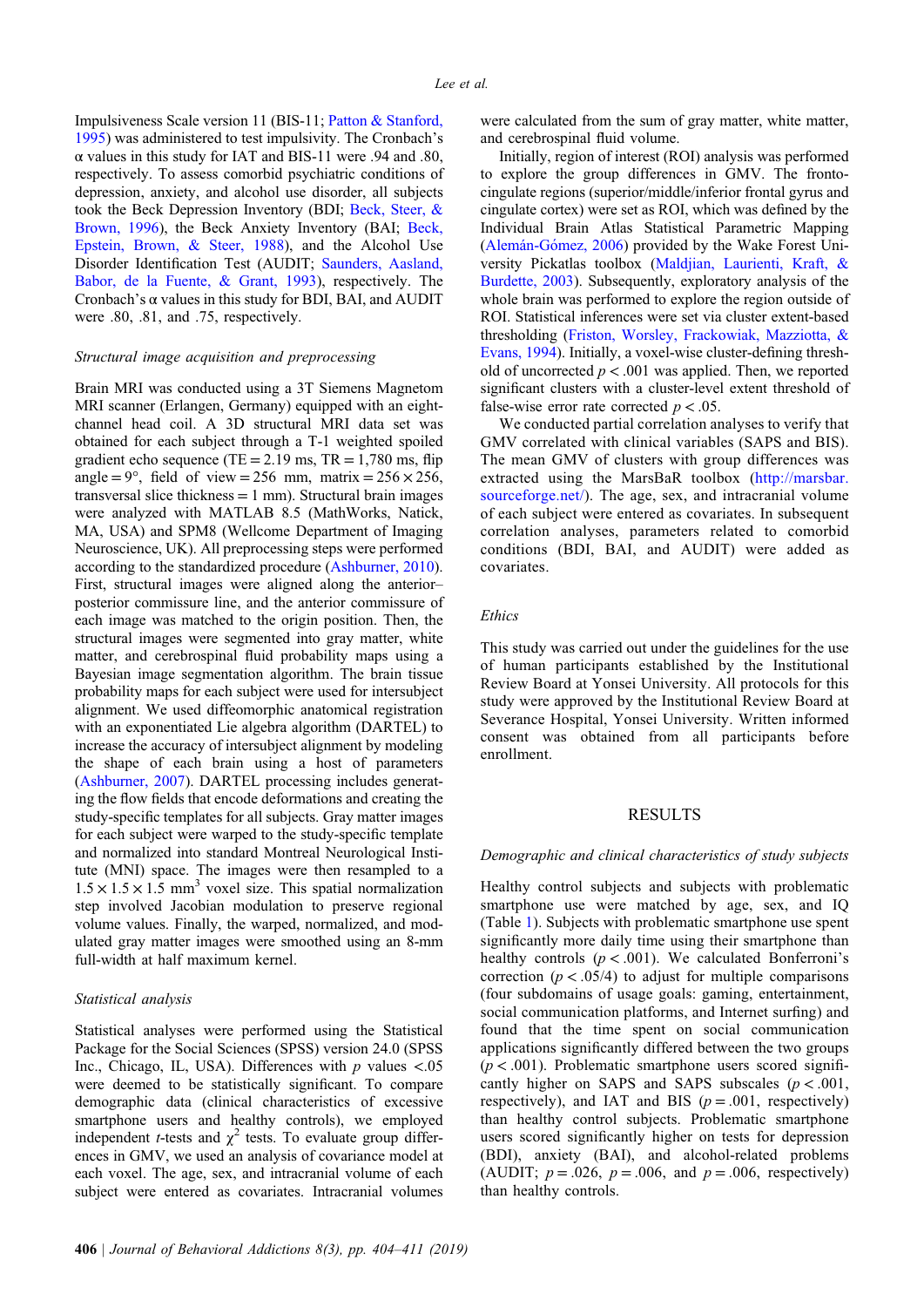<span id="page-3-0"></span>

|                                          | Problematic smartphone<br>users $(n=39)$ | Healthy controls $(n = 49)$ |                  |           |
|------------------------------------------|------------------------------------------|-----------------------------|------------------|-----------|
|                                          | Mean $(SD)$                              | Mean $(SD)$                 | Test             | $p$ value |
| Age (years)                              | 22.9(2.2)                                | 22.4(2.7)                   | $t = 0.921$      | .360      |
| Sex [male; $n$ (%)]                      | 29(74.4)                                 | 32(65.3)                    | $\chi^2 = 0.837$ | .360      |
| Full-scale $IQ^a$                        | 110.3(12.4)                              | 109.5(11.0)                 | $t = 0.338$      | .737      |
| Smartphone addiction                     | 45.0(4.8)                                | 28.9(6.4)                   | $t = 13.434$     | < .001    |
| Proneness scale total                    |                                          |                             |                  |           |
| Disturbance of adaptive functions        | 15.6(1.7)                                | 9.4(2.4)                    | $t = 14.115$     | < .001    |
| Virtual life orientation                 | 4.1 $(1.2)$                              | 2.8(0.9)                    | $t = 5.838$      | < .001    |
| Withdrawal                               | 11.7(2.2)                                | 8.1(2.6)                    | $t = 6.961$      | < .001    |
| Tolerance                                | 13.6(1.5)                                | 8.7(2.7)                    | $t = 10.606$     | < .001    |
| Duration of smartphone use per day (hr)  | 6.8(2.0)                                 | 2.5(1.2)                    | $t = 11.976$     | < .001    |
| Gaming                                   | 0.5(1.0)                                 | 0.1(0.4)                    | $t = 2.560$      | .014      |
| Entertainment                            | 1.0(1.0)                                 | 0.6(0.7)                    | $t = 2.283$      | .025      |
| Social communication platform            | 4.6 $(1.6)$                              | 1.5(0.9)                    | $t = 10.645$     | < .001    |
| Internet surfing                         | 0.7(0.9)                                 | 0.3(0.5)                    | $t = 2.239$      | .029      |
| Internet Addiction Test                  | 48.7 (14.1)                              | 36.9 (18.2)                 | $t = 3.336$      | .001      |
| Beck Depression Inventory                | 8.4(4.8)                                 | 6.0(5.0)                    | $t = 2.270$      | .026      |
| Beck Anxiety Inventory                   | 8.3(6.0)                                 | 5.1(4.6)                    | $t = 2.840$      | .006      |
| Alcohol Use Disorder Identification Test | 10.4(4.9)                                | 7.5(4.5)                    | $t = 2.834$      | .006      |
| Barratt Impulsivity Scale                | 53.8 $(7.5)$                             | 48.2 $(7.3)$                | $t = 3.523$      | .001      |

Table 1. Demographics and clinical variables of study participants

 $Note.$  IQ: intelligence quotient;  $SD$ : standard deviation.

<sup>a</sup>IQ was assessed using the Wechsler Adult Intelligence Scale.

### Voxel-based morphometry (VBM) results

Compared to healthy control subjects, problematic smartphone users exhibited smaller GMV in the right orbitofrontal cortex (OFC; Figure 1A). These clusters remained significant after comorbid conditions (BDI, BAI, and AUDIT) had been included as covariates ( $p < .001$ ). The GMV differences in the OFC were significant when the two groups were stratified with respect to sex (Figure 1B). The problematic smartphone

users did not display significantly larger GMV than healthy controls in any brain region. There were no significant clusters with group differences, outside of the ROI.

The correlation analysis showed that smaller GMV in the right OFC was significantly correlated with higher total SAPS score  $(r = -.449, p = .006;$  Figure [2A\)](#page-4-0). These correlations remained significant after comorbid conditions (BDI, BAI, and AUDIT) had been included as covariates ( $p = .035$ ). We calculated Bonferroni's correction ( $p < .05/4$ )



Figure 1. Voxel-based morphometric analysis of the fronto-cingulate region as the region of interest (ROI). Statistical inferences were thresholded using an uncorrected p value height threshold of .001 in conjunction with an extent threshold correction of false-wise error rate of  $p < 0.05$ . Coordinates indicate the locations of the brain slices according to the Montreal Neurological Institute system. (A) Subjects with problematic smartphone use showed significantly smaller gray matter volume than healthy controls in the right lateral orbitofrontal cortex (OFC). (B) Significant gray matter volume (GMV) differences were observed in the OFC when the groups were stratified with respect to sex (male,  $p = .001$ ; female,  $p = .007$ )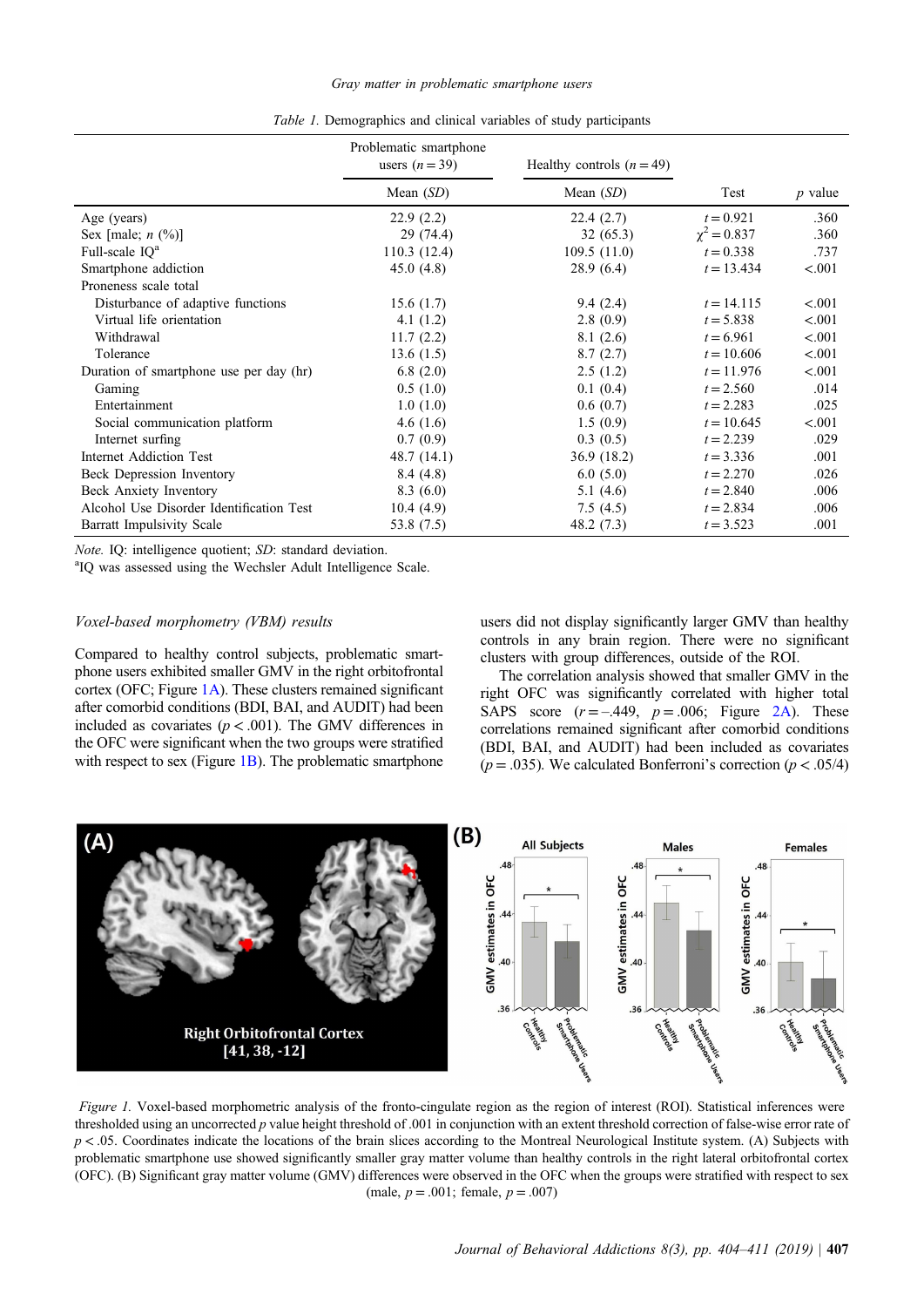<span id="page-4-0"></span>

Figure 2. Correlation analysis of the mean gray matter volume (GMV) value for clusters in the right lateral orbitofrontal cortex (OFC) and clinical variables for subjects with problematic smartphone use  $(n = 39)$ . Partial correlation analysis was performed to control for covariates (age, sex, and intracranial volume). To depict partial correlation, linear regression was used to regress variables onto covariates. Calculated non-standardized residuals were used to generate scatter plots. (A) Smaller GMV in the right OFC correlated significantly with higher total SAPS score  $(r = -0.449, p = 0.006)$ . (B) Smaller GMV in the right OFC correlated significantly with higher SAPS tolerance subscales scores  $(r = -.515, p = .001)$ 

to adjust for multiple comparisons (four subscales of the SAPS) and found that smaller GMV in the right OFC significantly correlated with higher SAPS tolerance subscale score  $(r = -.515, p = .001;$  Figure 2B). These correlations remained significant after comorbid conditions (BDI, BAI, and AUDIT) had been included as covariates  $(p = .008)$ . Other correlation tests did not reach statistical significance.

#### DISCUSSION

This study analyzed the GMV of subjects who spend an excessive amount of time on social networking platforms through smartphones. Subjects with problematic smartphone use had smaller GMV in the right OFC than normal control subjects. This result supports our hypothesis that subjects with problematic smartphone use could have gray matter abnormalities in the fronto-cingulate region. This study results were not consistent with those of previous studies on gray matter abnormalities, which identified structural brain abnormalities in problematic smartphone users such as small GMV in the anterior cingulate cortex ([Montag et al., 2018](#page-6-0); [Wang et al., 2016](#page-7-0)). However, our identification of gray matter abnormalities in the OFC of problematic smartphone users is consistent with the results of previous studies on Internet gaming disorder ([Weng et al., 2013](#page-7-0)) and Internet addiction ([Hong et al.,](#page-6-0) [2013;](#page-6-0) [Lin & Lei, 2015\)](#page-6-0). Our results also are consistent with the results of a previous functional MRI study of problematic smartphone use, which identified alterations in functional connectivity in the OFC ([Chun et al., 2018\)](#page-5-0). Smaller GMV in the OFC was significantly correlated with higher SAPS score, reflecting a risk of addiction to online activities through smartphones. These results suggest that gray matter abnormalities in the OFC are involved in the pathophysiology of problematic smartphone use.

The OFC has been associated with reward-guided decision-making [\(Wallis, 2007\)](#page-7-0). OFC abnormalities have been suggested to interfere with adaptive decision-making, thereby increasing impulsivity and forming stimulus-driven habits [\(Torregrossa, Quinn, & Taylor, 2008](#page-7-0)). Dysfunctional decision-making and a progression from goal-directed actions into stimulus-driven habits have been associated with addiction [\(Bechara & Damasio, 2002;](#page-5-0) [Bechara, Dolan, &](#page-5-0) [Hindes, 2002\)](#page-5-0). The OFC has been proposed to have a role as a neural correlate of the development and maintenance of addiction [\(Schoenbaum, Roesch, & Stalnaker, 2006](#page-7-0); [Volkow & Fowler, 2000](#page-7-0)). In particular, the cluster in the right OFC identified in this study corresponds to the lateral OFC, which is involved in suppressing behaviors that previously gave rewards and adjusting decisions to obtain delayed rewards ([McClure, Laibson, Loewenstein, & Cohen,](#page-6-0) [2004](#page-6-0)). We identified small GMV in the lateral OFC, which suggests that repeating habitual behaviors while pursuing immediate rewards would be implicated in problematic smartphone users. This study includes subjects who spend excessive amounts of time using social networking platforms via smartphones. Previous studies suggest that subjects with excessive social media use have difficulty in proper decision-making for the delayed reward ([Delaney, Stein, & Gruber, 2018](#page-6-0); [Turel, He, Brevers, &](#page-7-0) [Bechara, 2018\)](#page-7-0).

This study correlated GMV in the lateral OFC with the SAPS tolerance subscale. In behavioral addiction, tolerance is defined as the increasing amount of time required for participation in particular activities to achieve the same levels of satisfaction (Griffi[ths, 1996](#page-6-0)). The SAPS tolerance subscale was calculated as the sum of the following items: "I try cutting my smartphone usage time, but I fail;" "I can control my smartphone usage time;" "Even when I think I should stop, I continue to use my smartphone;" and "Spending a lot of time on my smartphone has become a habit." These questionnaire items reflect an increase in the behavioral ranges of online smartphone activities, accompanied by loss of control over smartphone use. The lateral OFC is associated with the tendency to adaptively regulate control in response to negative consequences (O'[Doherty, Critchley, Deichmann, & Dolan, 2003](#page-6-0)). Neurobiological studies on substance addiction showed that disruption of the lateral OFC is associated with enhanced tolerance to the deleterious effects of substance use ([Nimitvilai, Lopez, Mulholland, & Woodward, 2016](#page-6-0);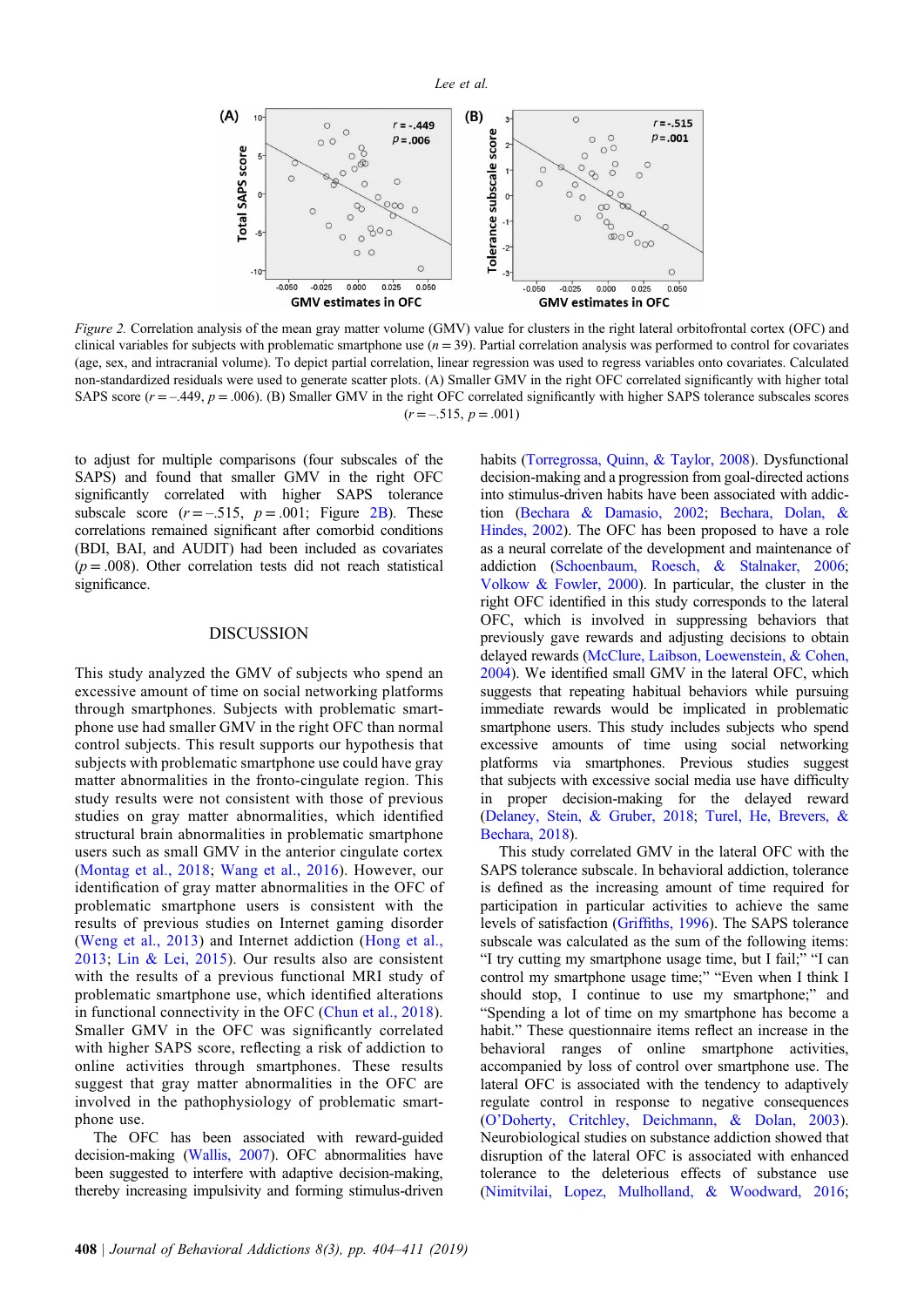<span id="page-5-0"></span>[Winstanley et al., 2007](#page-7-0)). To understand problematic smartphone use in terms of behavioral addiction, we infer that the lateral OFC may have a crucial role in forming the core manifestations of addiction.

We acknowledge several limitations of this study and points that require further discussion. First, there is no consensus on the terms used in this study. Although the results of this study were described from the perspective of behavioral addiction, the controversy regarding these terms is ongoing. The effects of media characteristics on excessive smartphone use and addictive potential of online activities are not well identified. The patterns of smartphone usage and related factors can vary, and numerous online activities and applications are available on the smartphone. Therefore, we used the phrase "problematic smartphone use" as a generic term, rather than using more specific terms such as "smartphone addiction" and "social networking addiction." The core characteristics of problematic smartphone use and the appropriate terminology to represent this psychiatric condition require further investigation and consensusbuilding. Second, this study was performed with a cross-sectional design, making it impossible to sufficiently discriminate between a predisposition to problematic smartphone use and the effects of long-term, uncontrolled, excessive smartphone use. A longitudinal follow-up study on Internet gaming disorder suggested that the reduction of GMV in the OFC might be due to excessive gaming ([Zhou](#page-7-0) [et al., 2019\)](#page-7-0). Whether orbitofrontal gray matter abnormalities might result from excessive use of social networking platforms via smartphone requires further investigations. Third, the study relied on self-reported answers to questionnaires collecting information about clinical features associated with problematic smartphone use. Behavioral smartphone usage patterns obtained by the applications of the smartphone are needed to be explored further in future research. If neuropsychological tests evaluating executive control and decision-making are included in these future studies, a more reliable interpretation of neuroimaging results will be available.

# **CONCLUSIONS**

In conclusion, this study identified characteristic lateral orbitofrontal gray matter abnormalities in subjects with problematic smartphone use. There were significant correlations between small GMV in the right lateral OFC and high SAPS score, particularly the SAPS tolerance subscale. The lateral OFC has important roles in reward-related decision-making and exercising appropriate regulatory control. We speculate that smartphone media characteristics, which provide continuous Internet connection, may function synergistically with lateral orbitofrontal gray matter abnormalities. This leads to increased amounts of time spent on smartphone online activities, accompanied by loss of control over smartphone use. Future studies on problematic smartphone use need to include a more objective measurement of smartphone usage patterns and clarify the aspects of problematic smartphone use that have potential risk of behavioral addiction.

Funding sources: This study was funded by a grant of the Korean Mental Health Technology R&D Project, Ministry of Health and Welfare, Republic of Korea (HM14C2578).

Authors' contribution: DL and Y-CJ conceived and designed the study. DL and JL recruited participants. DL analyzed data and drafted the manuscript. KN and BOL provided critical revision of the manuscript and important intellectual content. All authors had full access to all data in the study and take responsibility for the integrity of the data and the accuracy of the data analysis. All authors critically reviewed and approved the final version of this manuscript for publication.

Conflict of interest: The authors declare no conflict of interest.

#### REFERENCES

- Alemán-Gómez, Y. (2006, June 11-15). IBASPM: Toolbox for automatic parcellation of brain structures. Paper presented at the 12th Annual Meeting of the Organization for Human Brain Mapping, Florence, Italy.
- Ashburner, J. (2007). A fast diffeomorphic image registration algorithm. Neuroimage, 38(1), 95–113. doi[:10.1016/j.neuroimage.](http://dx.doi.org/10.1016/j.neuroimage.2007.07.007) [2007.07.007](http://dx.doi.org/10.1016/j.neuroimage.2007.07.007)
- Ashburner, J. (2010). VBM tutorial (Technical report). London, UK: Wellcome Trust Centre for Neuroimaging.
- Bechara, A., & Damasio, H. (2002). Decision-making and addiction (part I): Impaired activation of somatic states in substance dependent individuals when pondering decisions with negative future consequences. Neuropsychologia, 40(10), 1675–1689. doi[:10.1016/S0028-3932\(02\)00015-5](http://dx.doi.org/10.1016/S0028-3932(02)00015-5)
- Bechara, A., Dolan, S., & Hindes, A. (2002). Decision-making and addiction (part II): Myopia for the future or hypersensitivity to reward? Neuropsychologia, 40(10), 1690–1705. doi[:10.1016/](http://dx.doi.org/10.1016/S0028-3932(02)00016-7) [S0028-3932\(02\)00016-7](http://dx.doi.org/10.1016/S0028-3932(02)00016-7)
- Beck, A. T., Epstein, N., Brown, G., & Steer, R. A. (1988). An inventory for measuring clinical anxiety: Psychometric properties. Journal of Consulting and Clinical Psychology, 56(6), 893–897. doi:[10.1037/0022-006X.56.6.893](http://dx.doi.org/10.1037/0022-006X.56.6.893)
- Beck, A. T., Steer, R. A., & Brown, G. K. (1996). Beck Depression Inventory-II. San Antonio, 78, 490–498. doi[:10.1037/t00742-000](http://dx.doi.org/10.1037/t00742-000)
- Brand, M., Young, K. S., Laier, C., Wölfling, K., & Potenza, M. N. (2016). Integrating psychological and neurobiological considerations regarding the development and maintenance of specific Internet-use disorders: An Interaction of Person-Affect-Cognition-Execution (I-PACE) model. Neuroscience and Biobehavioral Reviews, 71, 252–266. doi:[10.1016/j.](http://dx.doi.org/10.1016/j.neubiorev.2016.08.033) [neubiorev.2016.08.033](http://dx.doi.org/10.1016/j.neubiorev.2016.08.033)
- Chen, J., Liang, Y., Mai, C., Zhong, X., & Qu, C. (2016). General deficit in inhibitory control of excessive smartphone users: Evidence from an event-related potential study. Frontiers in Psychology, 7, 511. doi:[10.3389/fpsyg.2016.00511](http://dx.doi.org/10.3389/fpsyg.2016.00511)
- Chun, J.-W., Choi, J., Cho, H., Choi, M. R., Ahn, K. J., Choi, J. S., & Kim, D. J. (2018). Role of frontostriatal connectivity in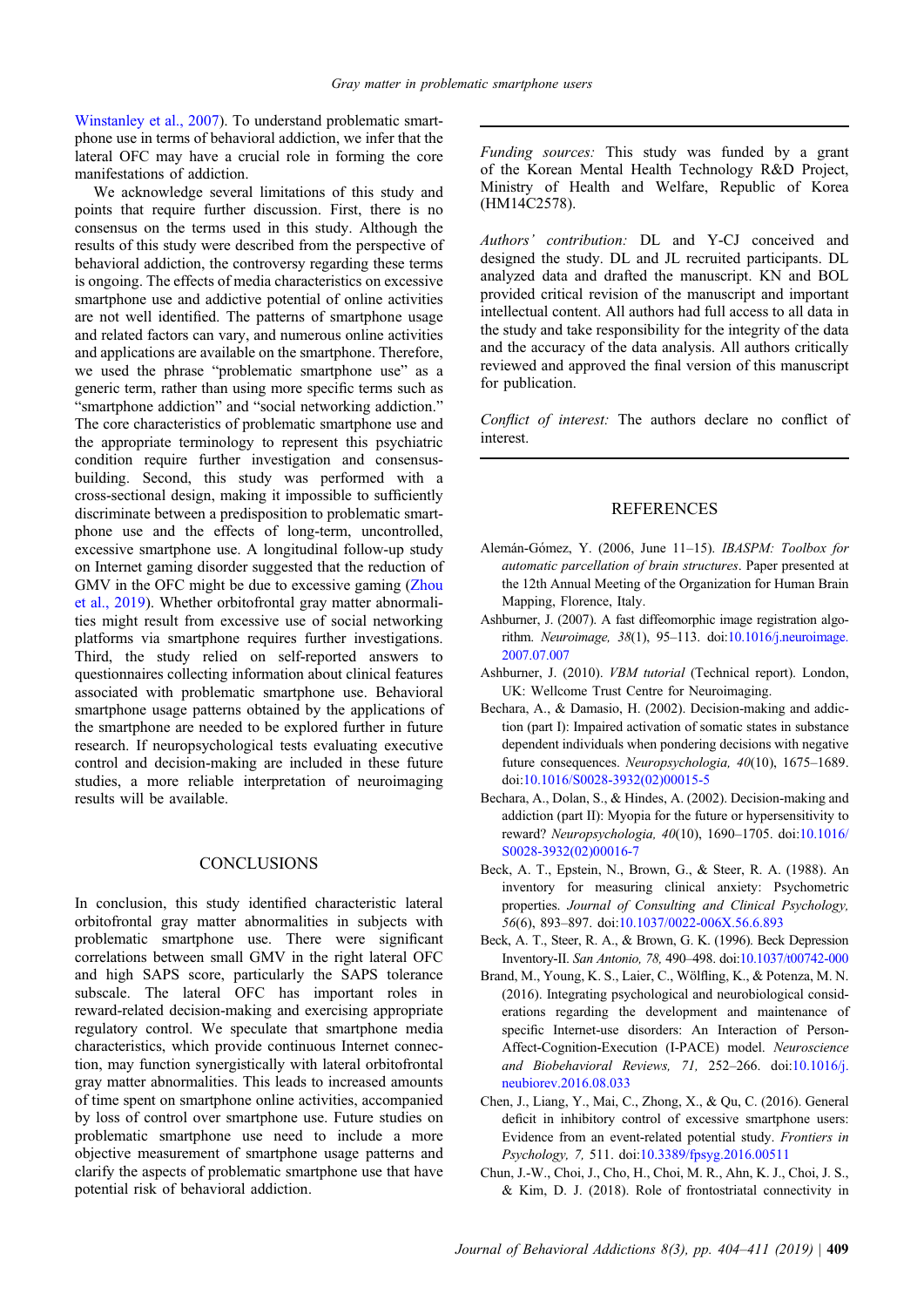<span id="page-6-0"></span>adolescents with excessive smartphone use. Frontiers in Psychiatry, 9, 437. doi[:10.3389/fpsyt.2018.00437](http://dx.doi.org/10.3389/fpsyt.2018.00437)

- Dalley, J. W., Cardinal, R. N., & Robbins, T. W. (2004). Prefrontal executive and cognitive functions in rodents: Neural and neurochemical substrates. Neuroscience and Biobehavioral Reviews, 28(7), 771–784. doi[:10.1016/j.neubiorev.2004.09.006](http://dx.doi.org/10.1016/j.neubiorev.2004.09.006)
- Delaney, D., Stein, L., & Gruber, R. (2018). Facebook addiction and impulsive decision-making. Addiction Research & Theory, 26(6), 478–486. doi[:10.1080/16066359.2017.1406482](http://dx.doi.org/10.1080/16066359.2017.1406482)
- Dong, G., & Potenza, M. N. (2014). A cognitive-behavioral model of Internet gaming disorder: Theoretical underpinnings and clinical implications. Journal of Psychiatric Research, 58, 7–11. doi:[10.1016/j.jpsychires.2014.07.005](http://dx.doi.org/10.1016/j.jpsychires.2014.07.005)
- Elhai, J. D., Dvorak, R. D., Levine, J. C., & Hall, B. J. (2017). Problematic smartphone use: A conceptual overview and systematic review of relations with anxiety and depression psychopathology. Journal of Affective Disorders, 207, 251–259. doi:[10.1016/j.jad.2016.08.030](http://dx.doi.org/10.1016/j.jad.2016.08.030)
- Elhai, J. D., Tiamiyu, M., & Weeks, J. (2018). Depression and social anxiety in relation to problematic smartphone use: The prominent role of rumination. Internet Research, 28(2), 315–332. doi:[10.1108/IntR-01-2017-0019](http://dx.doi.org/10.1108/IntR-01-2017-0019)
- Everitt, B. J., Dickinson, A., & Robbins, T. W. (2001). The neuropsychological basis of addictive behaviour. Brain Research Reviews, 36(2–3), 129–138. doi[:10.1016/S0165-](http://dx.doi.org/10.1016/S0165-0173(01)00088-1) [0173\(01\)00088-1](http://dx.doi.org/10.1016/S0165-0173(01)00088-1)
- First, M. B., Spitzer, R. L., Gibbon, M., & Williams, J. B. W. (1995). Structured clinical interview for DSM-IV axis I disorders. New York, NY: New York State Psychiatric Institute.
- Friston, K. J., Worsley, K. J., Frackowiak, R. S., Mazziotta, J. C., & Evans, A. C. (1994). Assessing the significance of focal activations using their spatial extent. Human Brain Mapping, 1(3), 210–220. doi[:10.1002/hbm.460010306](http://dx.doi.org/10.1002/hbm.460010306)
- Griffiths, M. (1996). Behavioural addiction: An issue for everybody? Employee Councelling Today, 8(3), 19–25. doi:[10.1108/](http://dx.doi.org/10.1108/13665629610116872) [13665629610116872](http://dx.doi.org/10.1108/13665629610116872)
- Hadar, A., Hadas, I., Lazarovits, A., Alyagon, U., Eliraz, D., & Zangen, A. (2017). Answering the missed call: Initial exploration of cognitive and electrophysiological changes associated with smartphone use and abuse. *PLoS One*, 12(7), e0180094. doi:[10.1371/journal.pone.0180094](http://dx.doi.org/10.1371/journal.pone.0180094)
- Hong, S.-B, Kim, J.-W, Choi, E.-J, Kim, H. H., Suh, J. E., Kim, C. D., Klauser, P., Whittle, S., Y cel, M., Pantelis, C., & Yi, S. H. (2013). Reduced orbitofrontal cortical thickness in male adolescents with Internet addiction. Behavioral and Brain Functions, 9(1), 11. doi:[10.1186/1744-9081-9-11](http://dx.doi.org/10.1186/1744-9081-9-11)
- Jahanshahi, M., Obeso, I., Rothwell, J. C., & Obeso, J. A. (2015). A fronto-striato–subthalamic-pallidal network for goaldirected and habitual inhibition. Nature Reviews Neuroscience, 16(12), 719–7322. doi[:10.1038/nrn4038](http://dx.doi.org/10.1038/nrn4038)
- Kim, D., Chung, Y., Lee, J., Kim, M. C., Lee, Y. H., Kang, E. B., Keum, C., & Nam, J. (2012). Development of Smartphone Addiction Proneness Scale for adults: Self-report. The Korean Journal of Counseling, 29, 629–644. doi[:10.15703/](http://dx.doi.org/10.15703/kjc.13.2.201204.629) [kjc.13.2.201204.629](http://dx.doi.org/10.15703/kjc.13.2.201204.629)
- Kim, D., Lee, Y., Lee, J., Nam, J. K., & Chung, Y. (2014). Development of Korean Smartphone Addiction Proneness Scale for youth. PLoS One, 9(5), e97920. doi:[10.1371/](http://dx.doi.org/10.1371/journal.pone.0097920) [journal.pone.0097920](http://dx.doi.org/10.1371/journal.pone.0097920)
- Lachmann, B., Sindermann, C., Sariyska, R. Y., Luo, R., Melchers, M. C., Becker, B., Cooper, A. J., & Montag, C. (2018). The

role of empathy and life satisfaction in Internet and smartphone use disorder. Frontiers in Psychology, 9, 398. doi[:10.3389/](http://dx.doi.org/10.3389/fpsyg.2018.00398) [fpsyg.2018.00398](http://dx.doi.org/10.3389/fpsyg.2018.00398)

- Lee, D., Namkoong, K., Lee, J., & Jung, Y. C. (2018). Abnormal gray matter volume and impulsivity in young adults with Internet gaming disorder. Addiction Biology, 23(5), 1160–1167. doi[:10.1111/adb.12552](http://dx.doi.org/10.1111/adb.12552)
- Lin, F., & Lei, H. (2015). Structural brain imaging and Internet addiction. In C. Montag & M. Reuter (Eds.), Internet addiction (pp. 21–42). Cham, Switzerland: Springer.
- Long, J., Liu, T.-Q, Liao, Y.-H, Qi, C., He, H. Y., Chen, S. B., & Billieux, J. (2016). Prevalence and correlates of problematic smartphone use in a large random sample of Chinese undergraduates. BMC Psychiatry, 16(1), 408. doi[:10.1186/](http://dx.doi.org/10.1186/s12888-016-1083-3) [s12888-016-1083-3](http://dx.doi.org/10.1186/s12888-016-1083-3)
- Lopez-Fernandez, O., Honrubia-Serrano, L., Freixa-Blanxart, M., & Gibson, W. (2014). Prevalence of problematic mobile phone use in British adolescents. Cyberpsychology, Behavior, and Social Networking, 17(2), 91–98. doi[:10.1089/cyber.2012.](http://dx.doi.org/10.1089/cyber.2012.0260) [0260](http://dx.doi.org/10.1089/cyber.2012.0260)
- Maldjian, J. A., Laurienti, P. J., Kraft, R. A., & Burdette, J. H. (2003). An automated method for neuroanatomic and cytoarchitectonic atlas-based interrogation of fMRI data sets. Neuroimage, 19(3), 1233–1239. doi:[10.1016/S1053-8119\(03\)](http://dx.doi.org/10.1016/S1053-8119(03)00169-1) [00169-1](http://dx.doi.org/10.1016/S1053-8119(03)00169-1)
- McClure, S. M., Laibson, D. I., Loewenstein, G., & Cohen, J. D. (2004). Separate neural systems value immediate and delayed monetary rewards. Science, 306(5695), 503–507. doi[:10.1126/](http://dx.doi.org/10.1126/science.1100907) [science.1100907](http://dx.doi.org/10.1126/science.1100907)
- Miller, E., & Wallis, J. (2009). Executive function and higher-order cognition: Definition and neural substrates. In L. R. Squire (Ed.), Encyclopedia of neuroscience (Vol. 4, pp. 99–104). Oxford, UK: Academic Press.
- Montag, C., Zhao, Z., Sindermann, C., Xu, L., Fu, M., Li, J., Zheng, X., Li, K., Kendrick, K. M., Dai, J., & Becker, B. (2018). Internet communication disorder and the structure of the human brain: Initial insights on WeChat addiction. Scientific Reports, 8(1), 2155. doi:[10.1038/s41598-018-19904-y](http://dx.doi.org/10.1038/s41598-018-19904-y)
- Müller, J., Dreisbach, G., Goschke, T., Hensch, T., Lesch, K. P., & Brocke, B. (2007). Dopamine and cognitive control: The prospect of monetary gains influences the balance between flexibility and stability in a set-shifting paradigm. European Journal of Neuroscience, 26(12), 3661–3668. doi[:10.1111/](http://dx.doi.org/10.1111/j.1460-9568.2007.05949.x) [j.1460-9568.2007.05949.x](http://dx.doi.org/10.1111/j.1460-9568.2007.05949.x)
- Nimitvilai, S., Lopez, M. F., Mulholland, P. J., & Woodward, J. J. (2016). Chronic intermittent ethanol exposure enhances the excitability and synaptic plasticity of lateral orbitofrontal cortex neurons and induces a tolerance to the acute inhibitory actions of ethanol. Neuropsychopharmacology, 41(4), 1112–1127. doi[:10.1038/npp.2015.250](http://dx.doi.org/10.1038/npp.2015.250)
- O'Doherty, J., Critchley, H., Deichmann, R., & Dolan, R. J. (2003). Dissociating valence of outcome from behavioral control in human orbital and ventral prefrontal cortices. Journal of Neuroscience, 23, 7931–7939. doi[:10.1523/jneur](http://dx.doi.org/10.1523/jneurosci.23-21-07931.2003)[osci.23-21-07931.2003](http://dx.doi.org/10.1523/jneurosci.23-21-07931.2003)
- Patton, J. H., & Stanford, M. S. (1995). Factor structure of the Barratt Impulsiveness Scale. Journal of Clinical Psychology, 51(6), 768–774. doi[:10.1002/1097-4679\(199511\)51:6](http://dx.doi.org/10.1002/1097-4679(199511)51:6%3C768::AID-JCLP2270510607%3E3.0.CO;2-1)<768:: [AID-JCLP2270510607](http://dx.doi.org/10.1002/1097-4679(199511)51:6%3C768::AID-JCLP2270510607%3E3.0.CO;2-1)>3.0.CO;2-1
- Salehan, M., & Negahban, A. (2013). Social networking on smartphones: When mobile phones become addictive.